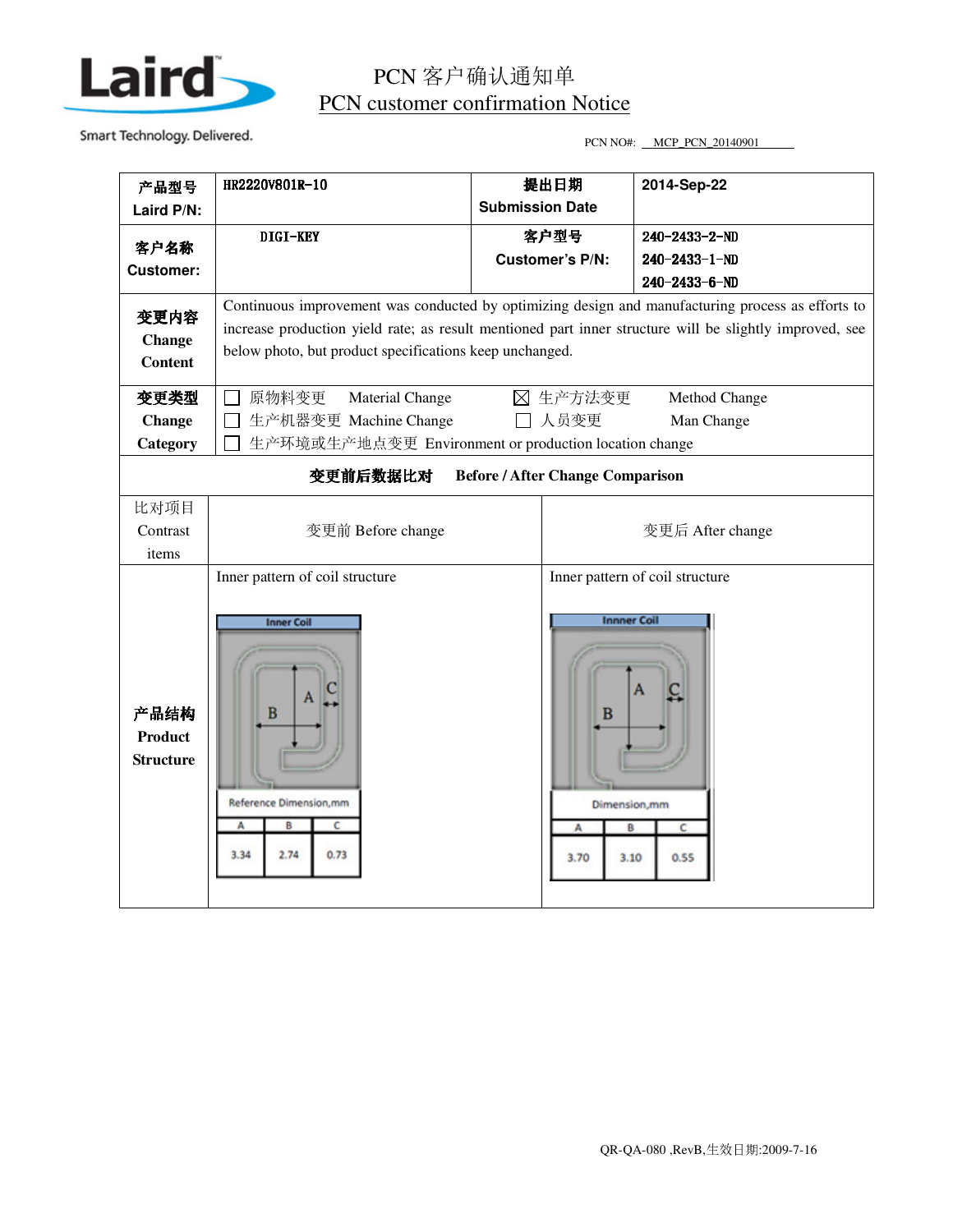

## PCN 客户确认通知单 PCN customer confirmation Notice